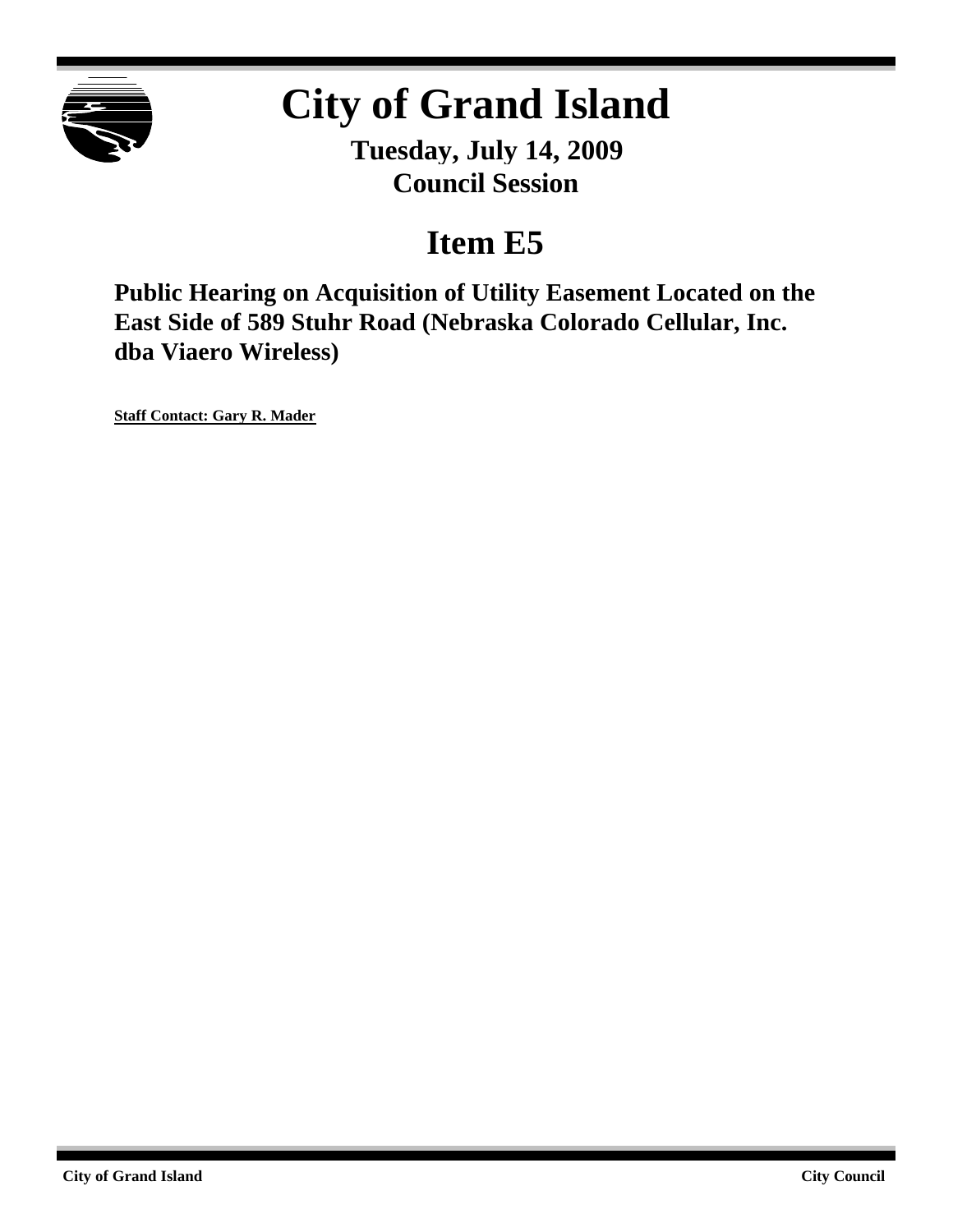# **Council Agenda Memo**

| From:                          | Gary R. Mader, Utilities Director                                                                                 |
|--------------------------------|-------------------------------------------------------------------------------------------------------------------|
| <b>Meeting:</b>                | July 14, 2009                                                                                                     |
| Subject:                       | Acquisition of Utility Easement – East Side of 589 Stuhr<br>Road – NE Colorado Cellular, Inc. dba Viaero Wireless |
| <b>Item <math>\#</math>'s:</b> | $E-5 & G-5$                                                                                                       |
| $Presenter(s):$                | Gary R. Mader, Utilities Director                                                                                 |

#### **Background**

Nebraska State Law requires that acquisition of property must be approved by City Council. The Utilities Department needs to acquire an easement relative to the property of NE Colorado Cellular, Inc., dba Viaero Wirele ss, located on the east side of 589 Stuhr Road between Bismark Road and the Burlington Northern Railroad tracks, in the City of Grand Island, Hall County, in order to have access to install, upgrade, maintain, and repair power appurtenances, including lines and transformers.

#### **Discussion**

This easement will be used for a pad-mount transformer and underground cable to provide electrical service to a new antenna at that location.

## **Alternatives**

It appears that the Council has the following alternatives concerning the issue at hand. The Council may:

- 1. Make a motion to approve
- 2. Refer the issue to a Committee
- 3. Postpone the issue to future date
- 4. Take no action on the issue

### **Recommendation**

City Administration recommends that the Council approve the resolution for the acquisition of the easement for one dollar (\$1.00).

## **Sample Motion**

Move to approve acquisition of the Utility Easement.